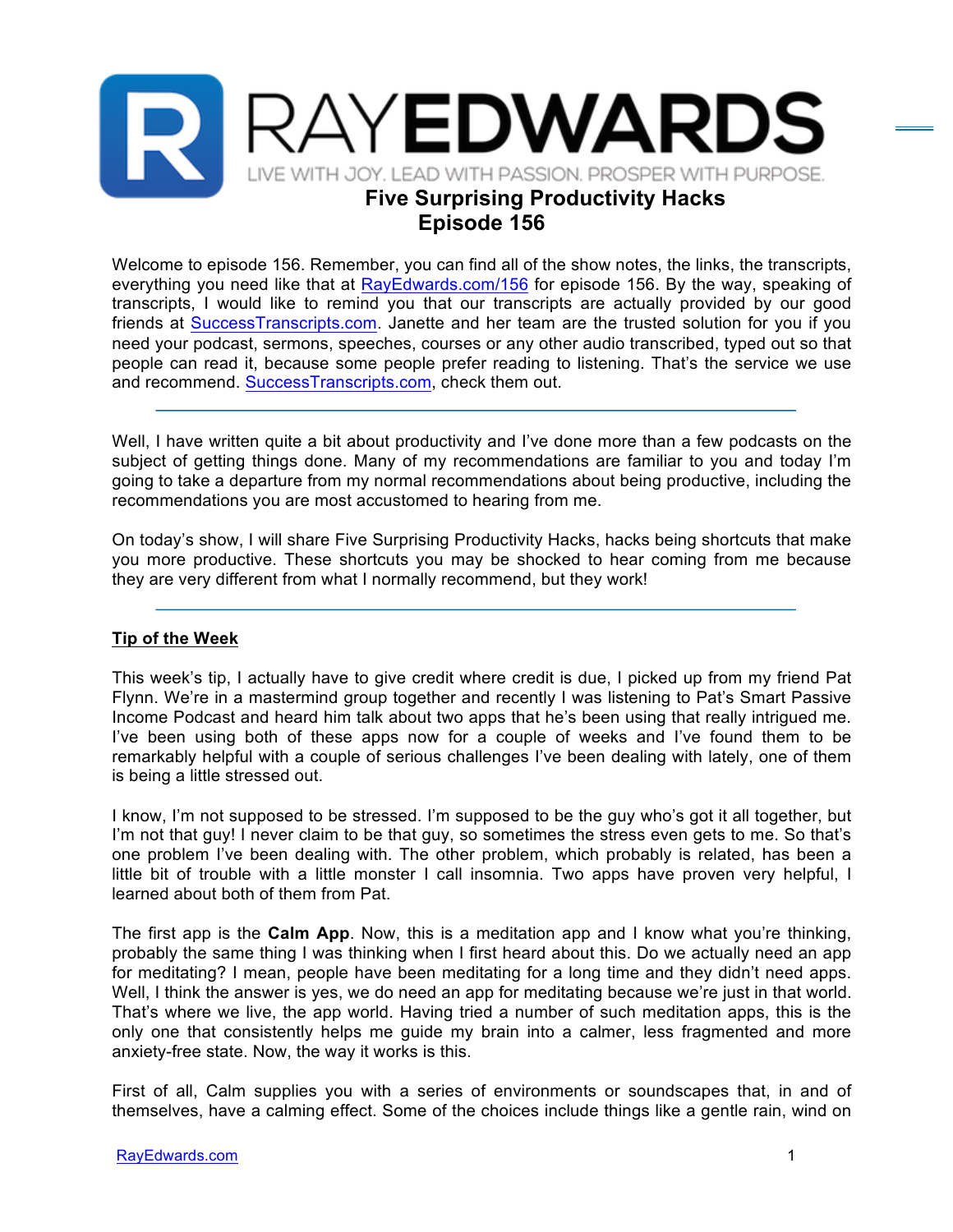a mountain meadow, the ocean, that sort of thing. But the app is much more than just a white noise generator, there are plenty of those, this app also supplies a series of guided meditations that help still your mind and assist you in focusing on the here and now. This is an app that actually helps you with the practice of mindfulness and mindfulness just means being aware of what's happening right now in front of you.

For many of my Christian brothers and sisters right now who are freaking out about what they perceive to be Eastern religious practices, let me assure you that the guided meditations that I have worked through so far in this app have nothing to do with religion of any kind. These meditations are more about being present in this moment and not caught up in thinking about things that are not happening right here, right now. Thinking about things that are not happening right here, right now, that's the source of most of our anxiety and depression.

So I love this app, I have found it to be extremely helpful and calming. I have a much greater percentage of my day that is spent mindfully now than I did before because, previously, my mind was busy racing off to stuff that happened in the past that I can't do anything about or stuff that might or might not happen in the future that I also cannot do anything about. So I upgraded to the premium version, I think it was about ten bucks. It's a year's worth of guided meditations in different areas, different soundscapes. I think it's well worth the small amount of money I invested for the upgrade, so I'm a big fan of the Calm App.

The other app is the one that helps me deal with the insomnia problem. I may do a podcast about better sleep. That may be my next episode, in fact, but I'll tell you about the Sleep Cycle App right now. It's called **Sleep Cycle** and over the past few months, I hinted earlier, I've been wrestling with a little monster I call insomnia. Some nights I was sleeping only one or two hours out of the entire night. Every now and then I just didn't sleep at all; I stayed awake for 24 hours or more. My average night of sleep over the last few months was something like four to four and a half hours per night.

I don't care what anybody tells you, that just is not enough sleep to keep your brain healthy, it just isn't. Science has demonstrated that when we sleep for seven to eight hours a night there's a washing of the cerebral spinal fluid that goes through our brain and over our spine that cleanses, calms, helps restore health to and, yes, causes new cells and connections to grow in our brains. We need seven to eight hours of sleep a night and I was not getting it. So that became my goal, a quest to get seven to eight hours of sleep per night.

I did all the usual recommended stuff. I've got a sleep routine. I avoided screens before going to bed, you know like iPads, TVs and things like that. I did all that, but this app has been one the most helpful things I've put into play. Here's how it works, it monitors the depth of your sleep by using the accelerometer in you iPhone. The theory is the app detects how much you are moving in your bed at night. If you're moving a lot, then you're either awake or you're in what's called light sleep. If you're in deep sound sleep, then you won't be moving at all.

Sleep Cycle takes your target wakeup time and watches you carefully to see when you are in light sleep and only then, only when you're in light sleep will it give a soft, gentle alarm to wake you from that light sleep. Waking you when you're in light sleep leaves you feeling refreshed, alert and energetic, this has been very helpful to me. I use the app a lot. I use it every night, in fact. It's increased my overall sleep time to an average of almost six and a half hours per night, so I'm very close to my goal of seven to eight hours of sleep per night. I've had a couple of seven hour nights.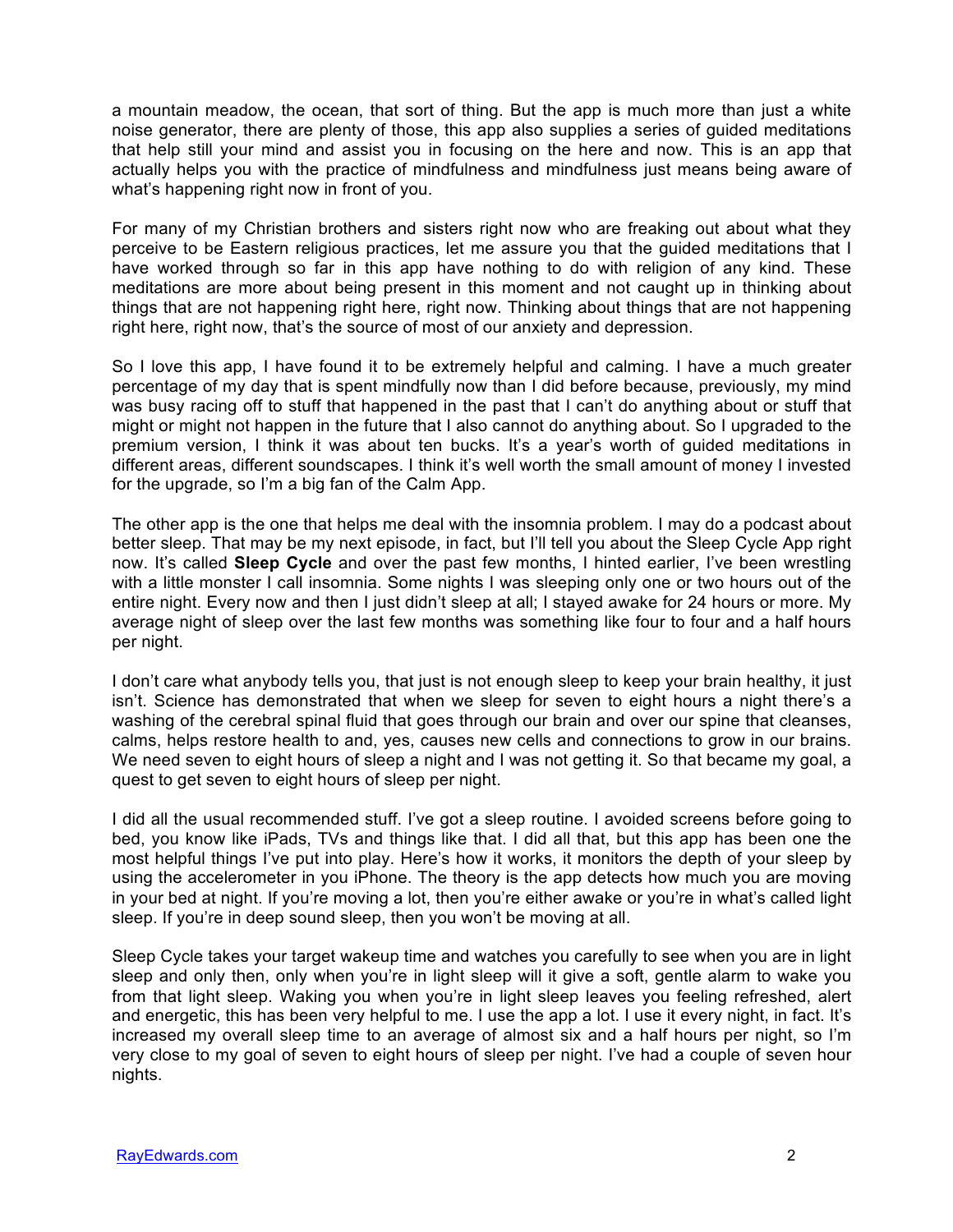The beautiful thing about it is it has stat tracking, so I can look at my history in the app and see exactly what my average sleep time is, what my best night has been, what my worst nigh has been. It's a fantastic little app and, again, it's very inexpensive. I did upgrade to the version that includes a few bonus extras like the Power Nap Application, which helps you take a restorative nap in the afternoon, if you need to, not one that will mess up your sleep cycle that night.

So this is a great app, I recommend it. It's called Sleep Cycle and if you have any trouble at all sleeping or you just want better quality sleep, you want to wake up more refreshed and energized, I highly recommend that you give this app a try. I think you will like it a lot.

## **Spiritual Foundations**

The topic of repentance seems to keep coming up in my life a lot. You might be able to misinterpret that and say well, Ray, what have you been up to that you need to repent so much? Well, it's not exactly like that, I just seem to keep hearing people talking about repentance. I need to repent, Ray. I must repent from my ways. I've been doing bad habit number one, bad habit number two, bad habit number three. I'm not working hard enough. I'm sinful. I just hear all kinds of talk from believers and nonbelievers about the need for repentance. I'd like to talk with you for a moment or two about what it means to actually repent.

Most of us, especially Christians, think that repentance is an act of contrition. It's an act of feeling sorry or guilty or bad about something we've done and then groveling and apologizing until we feel debased enough that we believe we're off the hook with God. Now, we wouldn't put it that way, we'd find much better, more flowery theological language with which to express it, but that's really what's going on inside most people when they think of repentance. They think if I can just feel bad enough then, eventually, God will let me off the hook for whatever it is I feel I did that was wrong.

Well, Jesus has already paid the price for all of our sins, so that's done. We don't have anything more to do in that area of paying for our sins, we can't. We can't add to His work, it's finished. So this view of repentance that's been circulated in the church and in the world is a distorted, twisted view of what it really means to repent. The Greek word used in the Bible and translated as repent is the word 'metanoya', which means to change your mind. The idea is that you change the way you think.

When Jesus calls us to repent He's not calling us to grovel, He's calling us to change our way of thinking to match His way of thinking. We repent from our old way of thinking and we repent to the new creation way of thinking. So get that. We're not just repenting from something, we're repenting to something. That's a key distinction.

So how does repentance happen, how do we actually repent? Now, this used to puzzle me. If I really want to repent, do I do it by getting on my knees and begging God's forgiveness? I don't think that's right because He has already forgiven us. We're already forgiven. If we've accepted the gift of redemption, of salvation through the Blood of Christ, we're forgiven entirely. We're made righteous through Christ, so we'd be begging God to forgive us for something He has already forgiven.

That doesn't seem to make any sense, so how do I repent? Do I do it by going and making amends to the people I may have harmed? That could be part of the act of repentance. But overall, I think what's more important is not singular acts, rather the change in my way of thinking.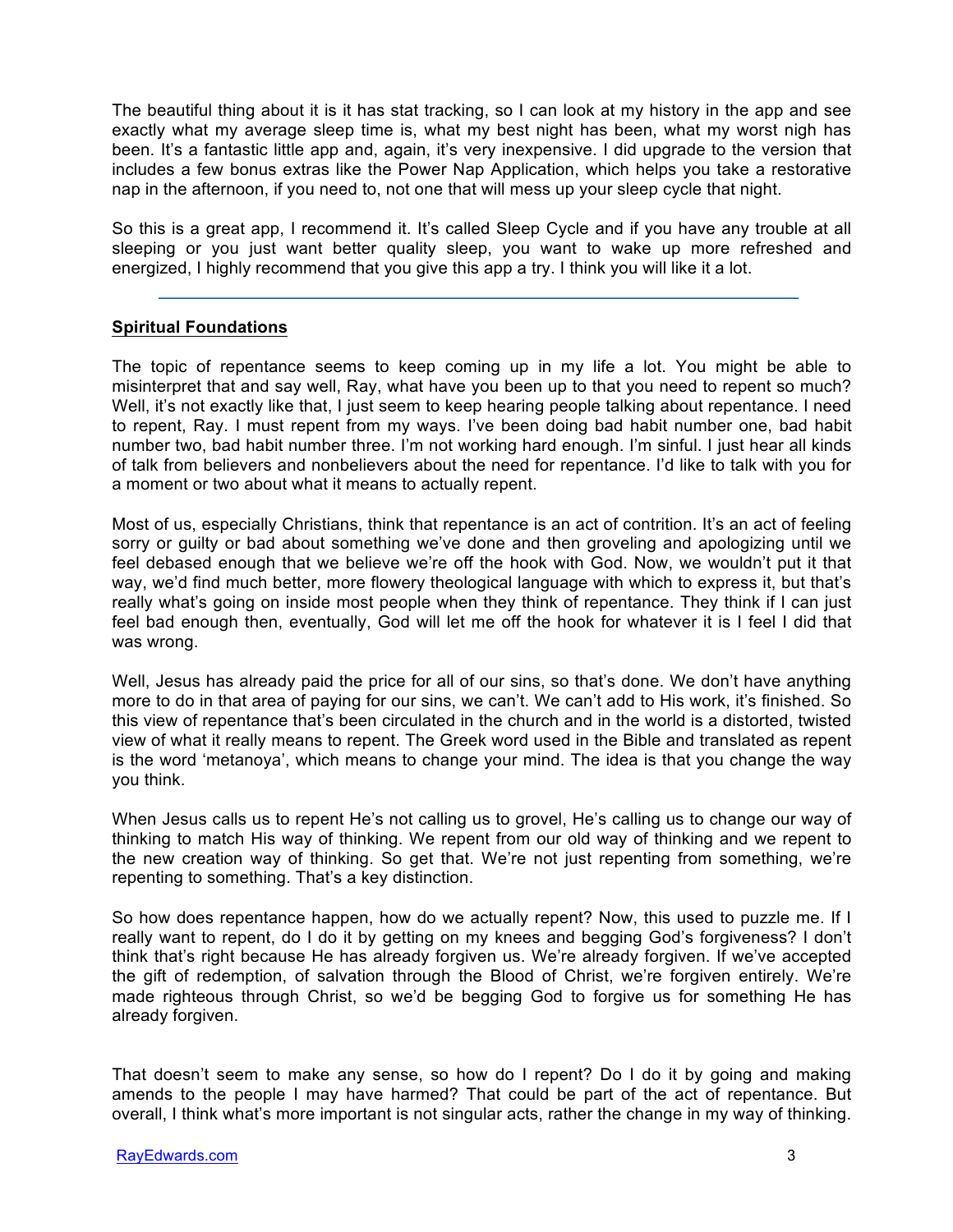Anytime we get a greater revelation of the Grace of Jesus Christ, of just how forgiven we are, of how important we are to Him, of how much of a sacrifice He has made on our behalf, our thinking will automatically change. Let me give you an illustration.

When you discover somebody who has done something wonderful for you, they've given you a great gift or done you a tremendous favor, said something wonderful about you that resulted in you getting a job or a promotion or a new client, something that goes beyond all your expectations of anything they ever might have done for you, aren't you delighted? Isn't it true that you feel a rush of gratitude toward that person, maybe even a love, a companionship or an affection that you never felt before? Isn't that true? Haven't you experienced that?

Anytime we get a glimpse of the magnitude of what Jesus has done for us we have an immediate change of heart. Thus, anytime we read about Jesus in the Bible, anytime we hear an anointed worship or preaching, repentance is happening automatically. It has nothing to do with groveling or begging. It has nothing to do with feeling debased. It has everything to do with being transformed by the changing of our minds and that happens through all these means that I've just mentioned, anointed preaching, anointed worship music, reading stories about Jesus in the Bible about His forgiveness, reading anointed books that interpret and relate the Grace of the Gospel accurately.

Now, not everyone is in favor of this Gospel of Grace, but that's what Paul called it. The Apostle Paul called it the Gospel of Grace and so we must remember that. It's the Gospel of Grace we need to be hearing and we need to hear it every day. In fact, on my habit list, I have a list of habits that I cultivate every single day and one of the top habits I have is listen to a Grace message every day. When I do that, when I hear the message of Grace, repentance is automatically happening. I highly recommend repenting every day in the way that I have just described.

## **Feature Presentation**

All right, we get down to productivity now. We come to the Five Surprising Productivity Hacks that I promised I would share with you. You've heard from me all of the standard productivity recommendations, use context-based lists, read the book *GTD*, block out the time for specific activities, etc., to paraphrase the King of Siam. Well, today, I present some counterintuitive but highly effective productivity hacks.

You may be surprised to hear some of these coming from me, but I've been experimenting with different practices of late in all areas of my life and I've found that each of these practices, these recommendations that I'm going to make to you, have helped me be more productive in real terms; in other words, getting useful stuff done that I want to accomplish. So let's get right to the Five Surprising Productivity Hacks.

1. Read Fiction

That's right, read made-up stories. Reading fiction feeds the need inside of us for inspiring stories that let us see ourselves and our reality in new and in more hopeful ways. Anytime we read great fiction, we invariably put ourselves in the place of the protagonist of the story. If you and I have read *The Lord of the Rings*, we've both been at the edge of the Cracks of Doom with the ring in our hands making the decision about whether or not to toss it to its ultimate destruction. That's an experience we've had. We get to see the world through the protagonist's eyes and experience the trials, the tribulations and the triumphs right along with them.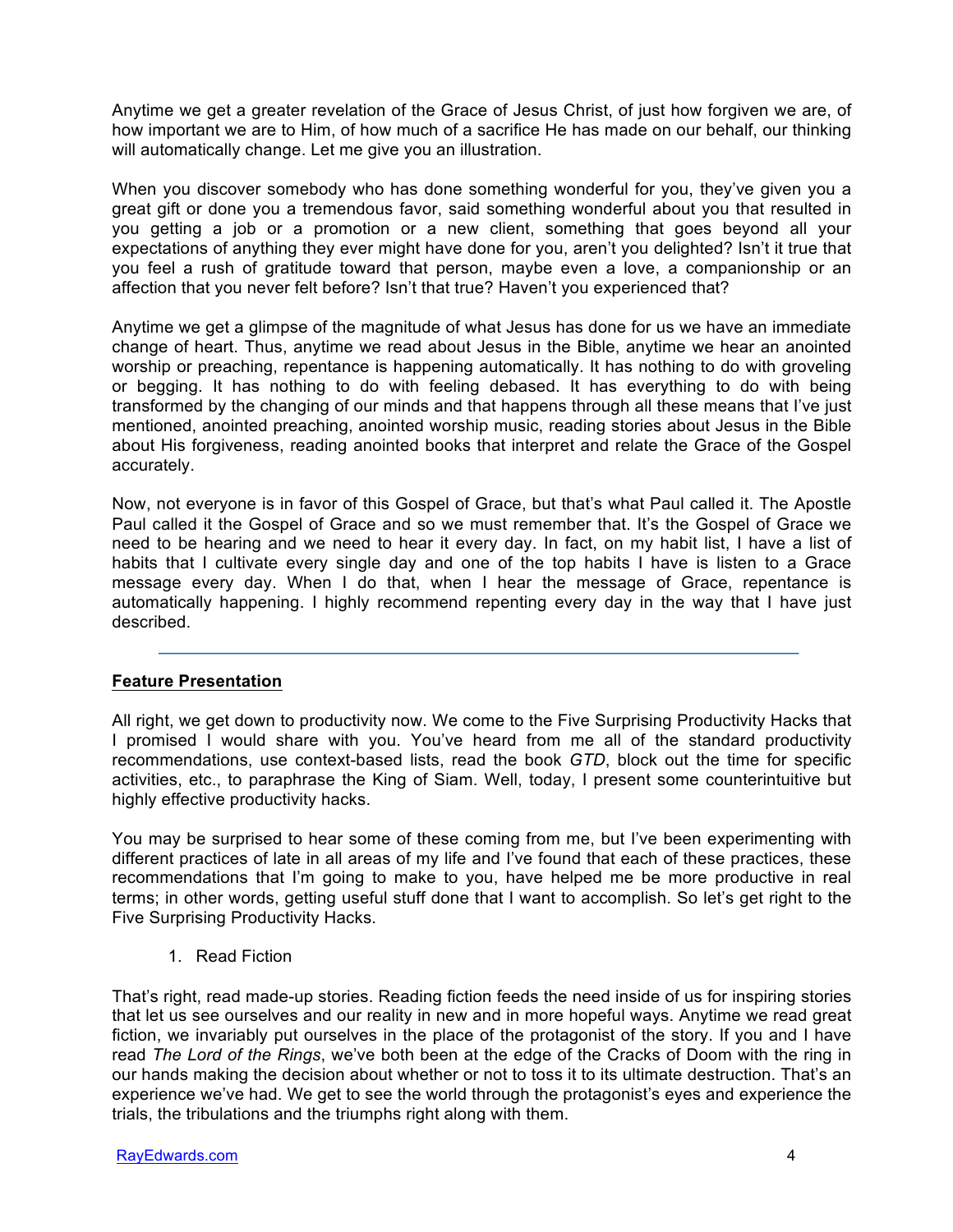Science suggests that our brains often have trouble distinguishing between vividly-imagined events and events that actually happened. So when we're caught up in an imaginative story, it's as if we were actually having the experience ourselves. That results in real character growth, real and valuable experiences. Our brain doesn't know whether they're real or not, but this also points out the danger in reading the wrong kind of fiction. Make sure you're reading fiction that is uplifting that leads you filled with hope and inspiration. Reading fiction that is depressing or leaves you with a world view that is less than hopeful is very effective, but in the wrong direction.

2. Goof off More

Now, this one has proven difficult for me personally. I have, at some point in my past, internalized the idea that goofing is somehow sinful or wrong or, at the very least, a waste. Now, by goofing off I mean doing things that are of no particular value only because it's what we feel like doing. Clearly, my beliefs about this from the past are false. I denounce those beliefs. I don't cling to them at all.

God created us with a sense of curiosity, a need to seek pleasure and avoid pain, a desire for diversity, adventure and variety. All of these are encompassed, I believe, in the act of goofing off. I think the very fact that we call it 'goofing off' is indicative of how we think of it in a derogative way. The problem, I think, that most of us face is not that we don't know how to goof off or that we don't want to goof off, we've forgotten how to do it well.

In days gone by, goofing off might have meant reading a great piece of literature because you had rest from the work of the farm or the ranch or whatever your very physical endeavor might have been in years gone by. You might have goofed off by going to a performance of great music or by hiking in the mountains or going fishing or hunting or any of the other extraordinary, adventurous and exciting activities that happened in the real world in days gone by, before we could immerse ourselves in our screens, our phones, our artificial environments.

In our modern, largely artificial world, we often goof off by watching television, going to the mall or picking from a round-robin list of fast-food restaurants at which we will choose our dinner tonight instead of cooking it ourselves. I recommend goofing off, but I recommend you do it in a bigger scale, on a grander scale than you've ever thought possible before.

Get creative about your goofing off and see if the renewed vigor, energy and interest doesn't make your life more creative and productive. So go for a hike, go hunting, go camping, go fishing, learn to fly a plane, take a plane ride, go for a ride in a hot air balloon, go horseback riding if you've never done that before, if you haven't done it in a long time. Do something to goof off, something that has no apparent practical value, but which renews your spirit. That is productivity, indeed.

3. Watch Television

What? Do I contradict myself? Very well then, I contradict myself. No problem. You see, intentional television watching can indeed be a source of productivity. How? Well, let's say that you are stuck for creative ideas on a project you're working on. Trying to squeeze creativity out of your brain is of no use, I assure you, it will not work. Sometimes my best ideas come to me when I'm watching an engrossing and interesting program on television. I don't iust mean stuff on the Discovery Channel. I'm not just talking about educational documentary Ken Burns' kinds of programs that you can feel proud bragging to your friends about. I mean things that are simply exciting or enjoyable to watch.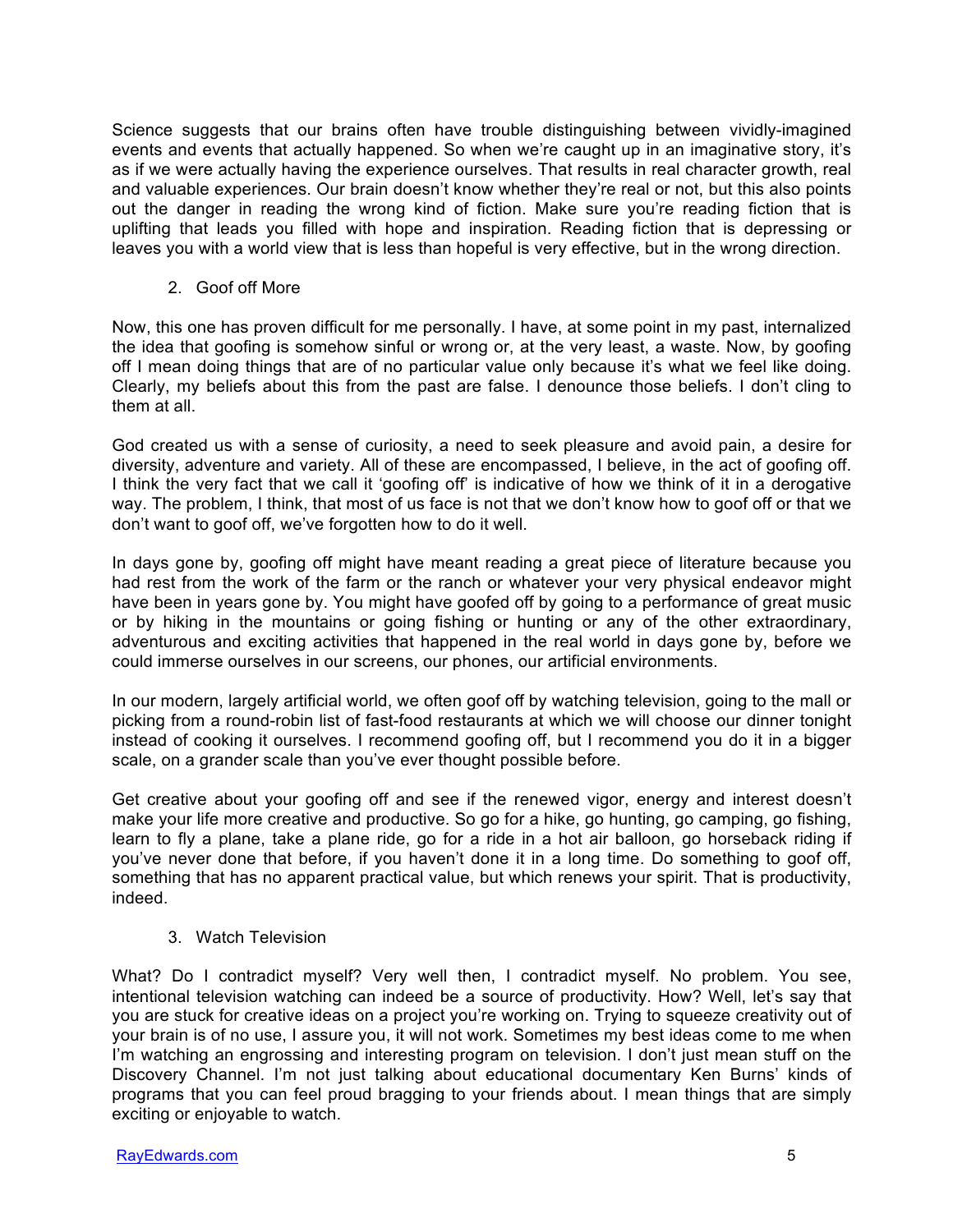Perhaps you're a fan of the show 'The Back List' or maybe you like 'The Walking Dead'. Whatever your television choice of programming, it doesn't matter if you enjoy watching it and it's a diversion for your conscious mind. I think it allows our subconscious to work on things that we find difficult to think of directly. It's a way of engaging what some people call your 'sleeping mind' to work on a problem and your sleeping mind is much more powerful and expansive and resourceful than your waking mind, quite frequently.

Now, I don't recommend that you spend all of your time watching television, I think that would be a poor choice, but I think selectively and intelligently watching television for the reasons I have described can be a good idea. One trick is keep a notepad and pen handy or your iPhone or iPad so you can capture those ideas when they come to you while you're watching television because, I promise, if you decide you will simply remember it, that the idea is so good there's no way you'll forget it, you be disappointed. Trust me, write it down.

4. Multi-task

Again, I'm driving some of my listener's nuts right now by the way I've contradicted myself. I've said many times in the past, almost as if it were Gospel truth, that multitasking is not really possible. It's true, scientific evidence does show that we don't really multitask, but, in fact, we rapidly switch from one task to another and that, generally, this makes us less efficient at all the tasks that we're trying to do at the same time. However, when what we're searching for is more creativity it can be helpful to multitask or task switch, whatever you want to call it.

Regardless of what we refer to it as, I sometimes find that the additional stimulus is helpful in keeping me more focused on what I'm actually working on. I know that sounds weird, but it's been true for me so I'm sharing it with you. Don't accept it from me as true, just try it and see if it works for you. Sometimes when I'm working on a project I may be happily typing away while listening to a podcast or even while watching a TV show or a movie on one screen and writing on another screen.

Sounds crazy, it will not work for everybody. I know plenty of people who tell me they just can't do that, but sometimes it's the only way I can work. It doesn't work for me most of time, but sometimes my information-loving brain just needs, in the words of Johnny Number 5, "more input!" Try it. See if it works for you.

5. Put Your Shoulder to the Wheel

Look, it's popular in modern productivity circles to talk about how important it is for us to take time off, to schedule free days, to end our workday at a certain time no matter how early it is, no matter how important the task we're working on, to limit the number of hours we work because we are only productive for a few hours anyway each day.

This is all true and it's all good and I recommend all of it and I practice all of it, but sometimes not. Sometimes, for brief seasons, what is needed for us to be most productive is to put our shoulder to the wheel, to work the extra hours, to burn the midnight oil, to put in more effort than anyone else is willing to put in so we might end up getting results that no one else is able to get. Sometimes we just need to work harder. Not always and not as a lifestyle, but sometimes.